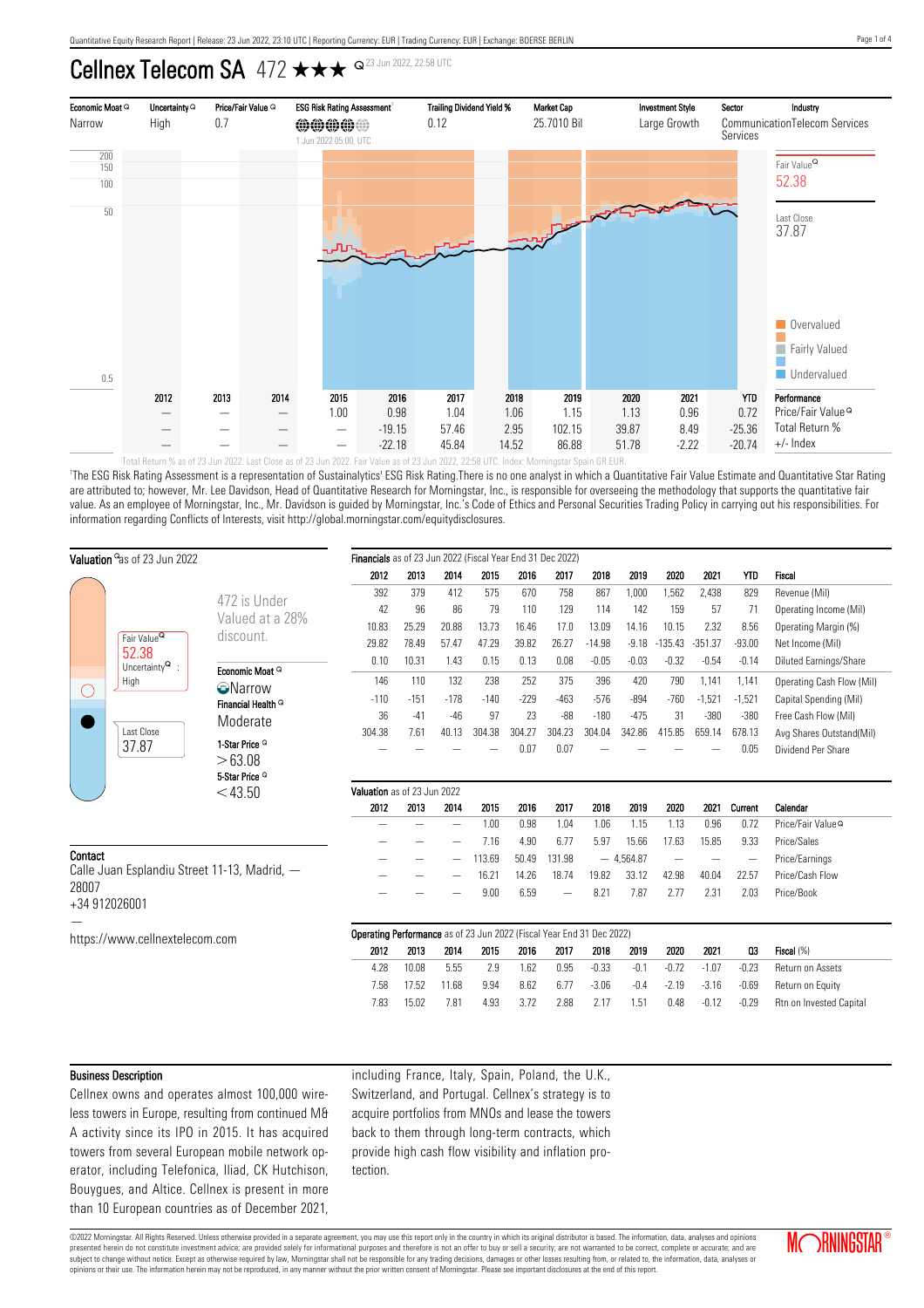# Quantitative Equity Reports Overview

The quantitative report on equities consists of data, statistics and quantitative equity ratings on equity securities. Morningstar, Inc.'s quantitative equity ratings are forward looking and are generated by a statistical model that is based on Morningstar Inc.'s analyst-driven equity ratings and quantitative statistics. Given the nature of the quantitative report and the quantitative ratings, there is no one analyst in which a given report is attributed to; however, Mr. Lee Davidson, Head of Quantitative Research for Morningstar, Inc., is responsible for overseeing the methodology that supports the quantitative equity ratings used in this report. As an employee of Morningstar, Inc., Mr. Davidson is guided by Morningstar, Inc.'s Code of Ethics and Personal Securities Trading Policy in carrying out his responsibilities.

## Quantitative Equity Ratings

Morningstar's quantitative equity ratings consist of: (i) Quantitative Fair Value Estimate, (ii) Quantitative Star Rating, (iii) Quantitative Uncertainty, (iv) Quantitative Economic Moat, and (v) Quantitative Financial Health (collectively the "Quantitative Ratings).

The Quantitative Ratings are calculated daily and derived from the analystdriven ratings of a company's peers as determined by statistical algorithms. Morningstar, Inc. ("Morningstar", "we", "our") calculates Quantitative Ratings for companies whether or not it already provides analyst ratings and qualitative coverage. In some cases, the Quantitative Ratings may differ from the analyst ratings because a company's analyst-driven ratings can significantly differ from other companies in its peer group.

i. **Quantitative Fair Value Estimate:** Intended to represent Morningstar's estimate of the per share dollar amount that a company's equity is worth today. Morningstar calculates the Quantitative Fair Value Estimate using a statistical model derived from the Fair Value Estimate Morningstar's equity analysts assign to companies. Please go to http://global.morningstar.com/ equitydisclosures for information about Fair Value Estimate Morningstar's equity analysts assign to companies.

ii. **Quantitative Economic Moat:** Intended to describe the strength of a firm's competitive position. It is calculated using an algorithm designed to predict the Economic Moat rating a Morningstar analyst would assign to the stock. The rating is expressed as Narrow, Wide, or None.

**Narrow** – assigned when the probability of a stock receiving a "Wide Moat" rating by an analyst is greater than 70% but less than 99%.

Wide – assigned when the probability of a stock receiving a "Wide Moat" rating by an analyst is greater than 99%.

None – assigned when the probability of an analyst receiving a "Wide Moat" rating by an analyst is less than 70%.

iii. **Quantitative Star Rating:** Intended to be the summary rating based on the combination of our Quantitative Fair Value Estimate, current market price, Quantitative Uncertainty Rating, and momentum. The rating is expressed as One-Star, Two-Star, Three-Star, Four-Star, and Five-Star.

- $\star$  the stock is overvalued with a reasonable margin of safety. Log (Quant FVE/Price) < -1\*Quantitative Uncertainty
- Micro-Caps: Log (Quant FVE/Price) < -1.5\*Quantitative Uncertainty  $\star \star$  - the stock is somewhat overvalued.

Log (Quant FVE/Price) between (-1\*Quantitative Uncertainty, -0.5\*Quantitative Uncertainty)

Micro-Caps: Log (Quant FVE/Price) between (-1.5\*Quantitative Uncertainty, - 0.75\*Quantitative Uncertainty)

 $\star \star \star$  – the stock is approximately fairly valued.

Log (Quant FVE/Price) between (-0.5\*Quantitative Uncertainty, 0.5\*Quantitative Uncertainty)

Micro-Caps: Log (Quant FVE/Price) between (-0.75\*Quantitative Uncertainty, 0.75\*Quantitative Uncertainty)

 $\star \star \star \star$  – the stock is somewhat undervalued. Log (Quant FVE/Price) between (0.5\*Quantitative Uncertainty, 1\*Quantitative Uncertainty)

Micro-Caps: Log (Quant FVE/Price) between (0.75\*Quantitative Uncertainty, 1.5\*Quantitative Uncertainty)

 $\star \star \star \star$  – the stock is undervalued with a reasonable margin of safety. Log (Quant FVE/Price) > 1\*Quantitative Uncertainty

Micro-Caps: Log (Quant FVE/Price) > 1.5\*Quantitative Uncertainty

After the initial calculation for the star rating, there is a final filtering step based on the momentum of the company. We rank the companies based on their 12-1 month momentum, then restrict those below the 30th percentile to a maximum of 3 stars.

iv. **Quantitative Uncertainty:** Intended to represent Morningstar's level of uncertainty about the accuracy of the Quantitative Fair Value Estimate. Generally, the lower the Quantitative Uncertainty, the narrower the potential range of outcomes for that particular company. The rating is expressed as Low, Medium, High, Very High, and Extreme.

**Low** – the interguartile range for possible fair values is less than  $10\%$ 

**Medium** – the interquartile range for possible fair values is less than  $15\%$ but greater than 10%

High – the interquartile range for possible fair values is less than 35% but greater than 15%

Very High – the interquartile range for possible fair values is less than 80% but greater than 35%

**Extreme** – the interquartile range for possible fair values is greater than 80%

v. Quantitative Financial Health: Intended to reflect the probability that a firm will face financial distress in the near future. The calculation uses a predictive model designed to anticipate when a company may default on its financial obligations. The rating is expressed as Weak, Moderate, and Strong.

**Weak**  $-$  assigned when Quantitative Financial Health  $< 0.2$ 

Moderate – assigned when Quantitative Financial Health is between 0.2 and 0.7

**Strong** – assigned when Quantitative Financial Health  $> 0.7$ 

## Other Definitions

i. Last Close  $-$  Price of the stock as of the close of the market of the last trading day before date of the report.

ii. **Quantitative Valuation**– Using the below terms, intended to denote the relationship between the security's Last Price and Morningstar's quantitative fair value estimate for that security.

Undervalued – Last Price is below Morningstar's quantitative fair value estimate.

Farily Valued – Last Price is in line with Morningstar's quantitative fair value estimate.

Farily Valued – Last Price is in line with Morningstar's quantitative fair value estimate.

Overvalued – Last Price is above Morningstar's quantitative fair value estimate.

Sustainalytics ESG Risk Rating Assessment: The ESG Risk Rating Assessment is provided by Sustainalytics; a Morningstar company. Sustainalytics' ESG Risk Ratings measure the degree to which company's economic value at risk is driven by environment, social and governance (ESG) factors.

Sustainalytics analyzes over 1,300 data points to assess a company's exposure to and management of ESG risks. In other words, ESG Risk Ratings measures a company's unmanaged ESG Risks represented as a quantitative score. Unmanaged Risk is measured on an open-ended scale starting at zero (no risk) with lower scores representing less unmanaged risk and, for 95% of cases, the unmanaged ESG Risk score is below 50.

Based on their quantitative scores, companies are grouped into one of five Risk Categories (negligible, low, medium, high, severe). These risk categories are absolute, meaning that a 'high risk' assessment reflects a comparable degree of unmanaged ESG risk across all subindustries covered.

The ESG Risk Rating Assessment is a visual representation of Sustainalytics

Page 2 of 4

©2022 Morningstar. All Rights Reserved. Unless otherwise provided in a separate agreement, you may use this report only in the country in which its original distributor is based. The information, data, analyses and opinions presented herein do not constitute investment advice; are provided solely for informational purposes and therefore is not an offer to buy or sell a security; are not warranted to be correct, complete or accurate; and are subject to change without notice. Except as otherwise required by law, Morningstar shall not be responsible for any trading decisions, damages or other losses resulting from, or related to, the information, data, analyses or opinions or their use. The information herein may not be reproduced, in any manner without the prior written consent of Morningstar. Please see important disclosures at the end of this report.

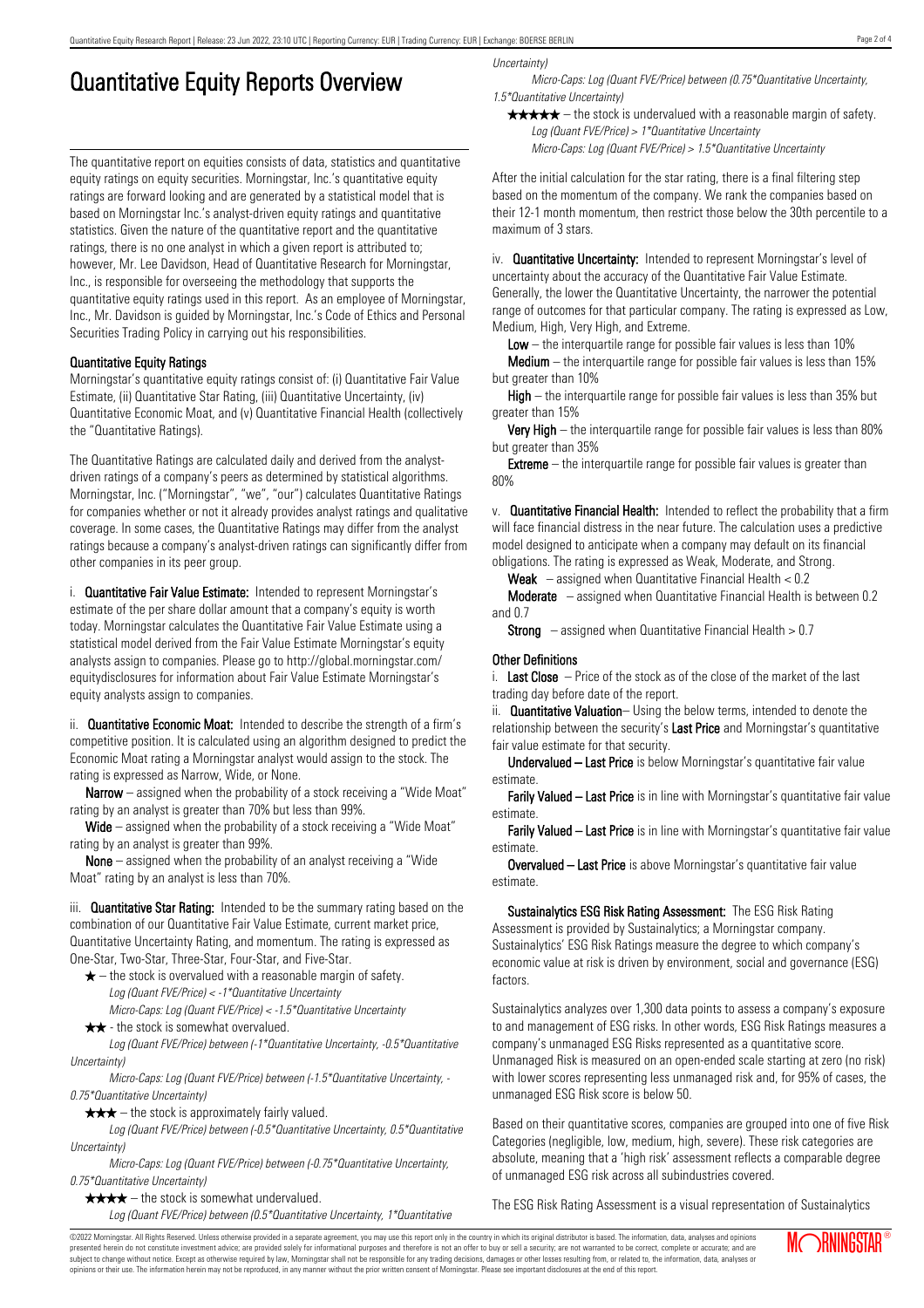ESG Risk Categories on a 1 to 5 scale. Companies with Negligible Risk = 5 Globes, Low Risk = 4, Medium Risk =  $3$  Globes, High Risk =  $2$  Globes, Severe Risk = 1 Globe. For more information, please visit sustainalytics.com/esgratings/

Ratings should not be used as the sole basis in evaluating a company or security. Ratings involve unknown risks and uncertainties which may cause our expectations not to occur or to differ significantly from what was expected and should not be considered an offer or solicitation to buy or sell a security.

This Report has not been made available to the issuer of the security prior to publication.

#### Risk Warning

Please note that investments in securities are subject to market and other risks and there is no assurance or guarantee that the intended investment objectives will be achieved. Past performance of a security may or may not be sustained in future and is no indication of future performance. A security investment return and an investor's principal value will fluctuate so that, when redeemed, an investor's shares may be worth more or less than their original cost. A security's current investment performance may be lower or higher than the investment performance noted within the report.

The quantitative equity ratings are not statements of fact. Morningstar does not guarantee the completeness or accuracy of the assumptions or models used in determining the quantitative equity ratings. In addition, there is the risk that the price target will not be met due to such things as unforeseen changes in demand for the company's products, changes in management, technology, economic development, interest rate development, operating and/or material costs, competitive pressure, supervisory law, exchange rate, and tax rate. For investments in foreign markets there are further risks, generally based on exchange rate changes or changes in political and social conditions. A change in the fundamental factors underlying the quantitative equity ratings can mean that the valuation is subsequently no longer accurate.

For more information about Morningstar's quantitative methodology, please visit www.corporate.morningstar.com.

# General Disclosure

The Quantitative Equity Report ("Report") is derived from data, statistics and information within Morningstar, Inc.'s database as of the date of the Report and is subject to change without notice. The Report is for informational purposes only, intended for financial professionals and/or sophisticated investors ("Users") and should not be the sole piece of information used by such Users or their clients in making an investment decision. While Morningstar has obtained data, statistics and information from sources it believes to be reliable, Morningstar does not perform an audit or seeks independent verification of any of the data, statistics, and information it receives.

The quantitative equity ratings noted the Report are provided in good faith, are as of the date of the Report and are subject to change. While Morningstar has obtained data, statistics and information from sources it believes to be reliable, Morningstar does not perform an audit or seeks independent verification of any of the data, statistics, and information it receives.

The quantitative equity ratings are not a market call, and do not replace the User or User's clients from conducting their own due-diligence on the security. The quantitative equity rating is not a suitability assessment; such assessments take into account may factors including a person's investment objective, personal and financial situation, and risk tolerance all of which are factors the quantitative equity rating statistical model does not and did not consider.

Prices noted with the Report are the closing prices on the last stock-market trading day before the publication date stated, unless another point in time is explicitly stated.

Unless otherwise provided in a separate agreement, recipients accessing this report may only use it in the country in which the Morningstar distributor is based. Unless stated otherwise, the original distributor of the report is Morningstar Inc., a U.S.A. domiciled financial institution.

This report was created with no regard to investment objectives, financial situation or particular needs of any specific User or User's clients. Therefore, investments discussed and recommendations made herein may not be suitable for all investors: recipients of this report must exercise their own independent judgment as to the suitability of such investments and recommendations in the light of their own investment objectives, experience, taxation status and financial position.

The information, data and statistics presented herein are not warranted to be accurate, correct, complete or timely. Unless otherwise provided in a separate agreement, Morningstar makes no representation that the report contents meet all of the presentation and/or disclosure standards applicable in the jurisdiction the recipient is located.

Except as otherwise required by law or provided for in a separate agreement, Morningstar and its officers, directors and employees shall not be responsible or liable for any trading decisions, damages or other losses resulting from, or related to, the information, data, analyses or opinions within the report. Morningstar encourages recipients of this report to read all relevant issue documents (e.g., prospectus) pertaining to the security concerned, including without limitation, information relevant to its investment objectives, risks, and costs before making an investment decision and when deemed necessary, to seek the advice of a legal, tax, and/or accounting professional.

The Report and its contents are not directed to, or intended for distribution to or use by, any person or entity who is a citizen or resident of or located in any locality, state, country or other jurisdiction where such distribution, publication, availability or use would be contrary to law or regulation or which would subject Morningstar or its affiliates to any registration or licensing requirements in such jurisdiction.

Where this report is made available in a language other than English and in the case of inconsistencies between the English and translated versions of the report, the English version will control and supersede any ambiguities associated with any part or section of a report that has been issued in a foreign language. Neither the analyst, Morningstar, or Morningstar affiliates guarantee the accuracy of the translations.

This report may be distributed in certain localities, countries and/or jurisdictions ("Territories") by independent third parties or independent intermediaries and/or distributors ("Distributors"). Such Distributors are not acting as agents or representatives of the analyst or Morningstar. In Territories where a Distributor distributes our report, the Distributor, and not the analyst or Morningstar, is solely responsible for complying with all applicable regulations, laws, rules, circulars, codes and guidelines established by local and/or regional regulatory bodies, including laws in connection with the distribution third-party research reports.

### Conflicts of Interest:

Morningstar, Inc. may hold a long position in the security subject of this investment research report that exceeds 0.5% of the total issued share capital of the security. To determine if such is the case, please click http:// msi.morningstar.com and http://mdi.morningstar.com.

The Head of Quantitative Research compensation is derived from Morningstar's overall earnings and consists of salary, bonus and restricted stock units of Morningstar, Inc.

Morningstar does not receive commissions for providing research and does not charge companies to be rated.

Morningstar is not a market maker or a liquidity provider of the security noted within this report.

Morningstar has not been a lead manager or co-lead manager over the

©2022 Morningstar. All Rights Reserved. Unless otherwise provided in a separate agreement, you may use this report only in the country in which its original distributor is based. The information, data, analyses and opinions presented herein do not constitute investment advice; are provided solely for informational purposes and therefore is not an offer to buy or sell a security; are not warranted to be correct, complete or accurate; and are subject to change without notice. Except as otherwise required by law, Morningstar shall not be responsible for any trading decisions, damages or other losses resulting from, or related to, the information, data, analyses or opinions or their use. The information herein may not be reproduced, in any manner without the prior written consent of Morningstar. Please see important disclosures at the end of this report.